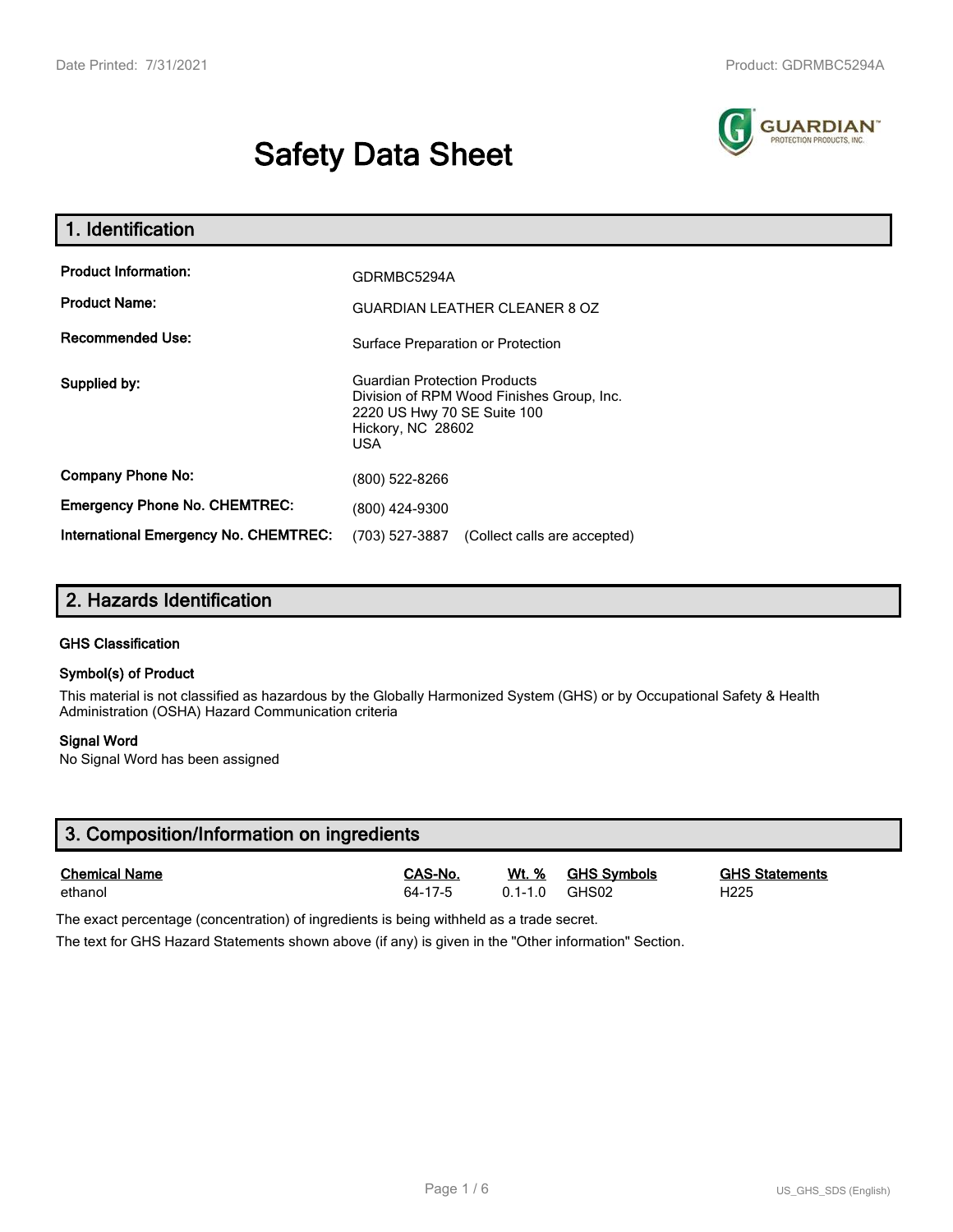## **4. First-aid Measures**



FIRST AID - EYE CONTACT: IF IN EYES: Rinse cautiously with water for several minutes. Remove contact lenses, if present and easy to do. Continue rinsing. If eye irritation persists: Get medical advice/attention.

FIRST AID - SKIN CONTACT: IF ON SKIN: Gently wash with plenty of Soap and Water. If skin irritation occurs: Get medical advice/ attention.

FIRST AID - INGESTION: IF SWALLOWED: rinse mouth. Do NOT induce vomiting. IF exposed or if you feel unwell: Call a POISON CENTER or doctor/physician.

FIRST AID - INHALATION: IF INHALED: If breathing is difficult, remove victim to fresh air and keep at rest in a position comfortable for breathing. IF exposed or if you feel unwell: Call a POISON CENTER or doctor/physician.

## **5. Fire-fighting Measures**

**SPECIAL FIREFIGHTING PROCEDURES:** This product is not expected to burn under normal conditions of use.

**FIREFIGHTING EQUIPMENT:** None.

## **6. Accidental Release Measures**

#### **ENVIRONMENTAL MEASURES:** No Information

**STEPS TO BE TAKEN IN CASE MATERIAL IS RELEASED OR SPILLED:** Follow personal protective equipment recommendations found in Section VIII. Personal protective equipment needs must be evaluated based on information provided on this sheet and the special circumstances created by the spill including; the material spilled, the quantity of the spill, the area in which the spill occurred, and the training and the expertise of employees in the area responding to the spill. Do not allow the spilled product to enter public drainage system or open waterways.

#### **7. Handling and Storage**



**HANDLING:** Avoid inhalation and contact with eyes, skin, and clothing. Wash hands thoroughly after handling and before eating or drinking.

**STORAGE:** Keep containers closed when not in use. Store in cool well ventilated space away from incompatible materials.

## **8. Exposure Controls/Personal Protection**

| Ingredients with Occupational Exposure Limits                                                                                                                                            |                      |                       |              |                         |  |  |
|------------------------------------------------------------------------------------------------------------------------------------------------------------------------------------------|----------------------|-----------------------|--------------|-------------------------|--|--|
| <b>Chemical Name</b>                                                                                                                                                                     | <b>ACGIH TLV-TWA</b> | <b>ACGIH-TLV STEL</b> | OSHA PEL-TWA | OSHA <u>PEL-CEILING</u> |  |  |
| ethanol                                                                                                                                                                                  | N.D.                 | $1000$ ppm            | $1000$ ppm   | N.D.                    |  |  |
| Further Advice: MEL = Maximum Exposure Limit OES = Occupational Exposure Standard SUP = Supplier's Recommendation<br>$Sk = Skin$ Sensitizer N.E. = Not Established N.D. = Not Determined |                      |                       |              |                         |  |  |

#### **Personal Protection**



**RESPIRATORY PROTECTION:** Use NIOSH approved respiratory protection.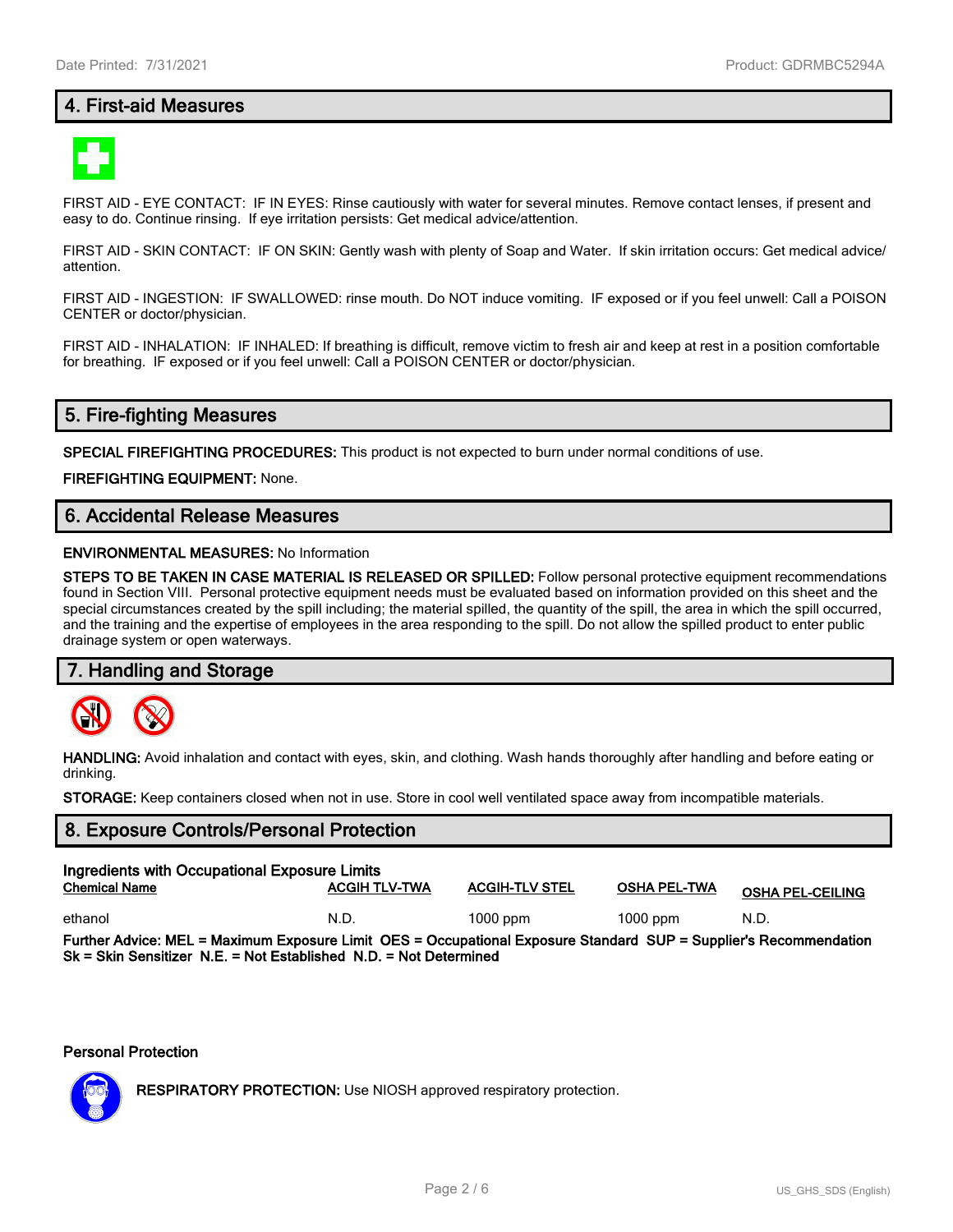

**SKIN PROTECTION:** Wear chemical resistant footwear and clothing such as gloves, an apron or a whole body suit as appropriate.



**EYE PROTECTION:** Wear chemical-resistant glasses and/or goggles and a face shield when eye and face contact is possible due to splashing or spraying of material.



**OTHER PROTECTIVE EQUIPMENT:** No Information



**HYGIENIC PRACTICES:** It is good practice to avoid contact with the product and/or its vapors, mists or dust by using appropriate protective measures. Wash thoroughly after handling and before eating or drinking.

## **9. Physical and Chemical Properties**

| Appearance:                    | Clear Liquid                | <b>Physical State:</b>                      | <b>LIQUID</b>        |
|--------------------------------|-----------------------------|---------------------------------------------|----------------------|
| Odor:                          | Ester-like - Sweet          | <b>Odor Threshold:</b>                      | Not determined       |
| Density, g/cm3:                | 1.003                       | pH:                                         | 6.7                  |
| Freeze Point, °F:              | Not determined              | Viscosity:                                  | Not determined       |
| <b>Solubility in Water:</b>    | Not determined              | Partition Coefficient, n-octanol/<br>water: | Not determined       |
| Decomposition temperature, °F: | Not determined              | <b>Explosive Limits, %:</b>                 | Not determined       |
| Boiling Range, °F:             | Not determined              | Flash Point, °F:                            | $>$ 200 $^{\circ}$ F |
| Combustibility:                | Does not support combustion | Auto-Ignition Temperature, °F:              | Not determined       |
| <b>Evaporation Rate:</b>       | Slower than Diethyl Ether   | Vapor Pressure, mmHg:                       | Not determined       |
| Vapor Density:                 | Not determined              |                                             |                      |
| $N.I. = No$ Information        |                             |                                             |                      |

## **10. Stability and reactivity**

**STABILITY:** Stable under normal conditions.

**CONDITIONS TO AVOID:** Contact with incompatible materials.

**INCOMPATIBILITY:** Acids, Bases, Oxidizing agents

**HAZARDOUS DECOMPOSITION PRODUCTS:** Not determined.

## **11. Toxicological information**

**Practical Experiences**

**EMERGENCY OVERVIEW:** No Information **EFFECT OF OVEREXPOSURE - EYE CONTACT:** No Information **EFFECT OF OVEREXPOSURE - INGESTION:** No Information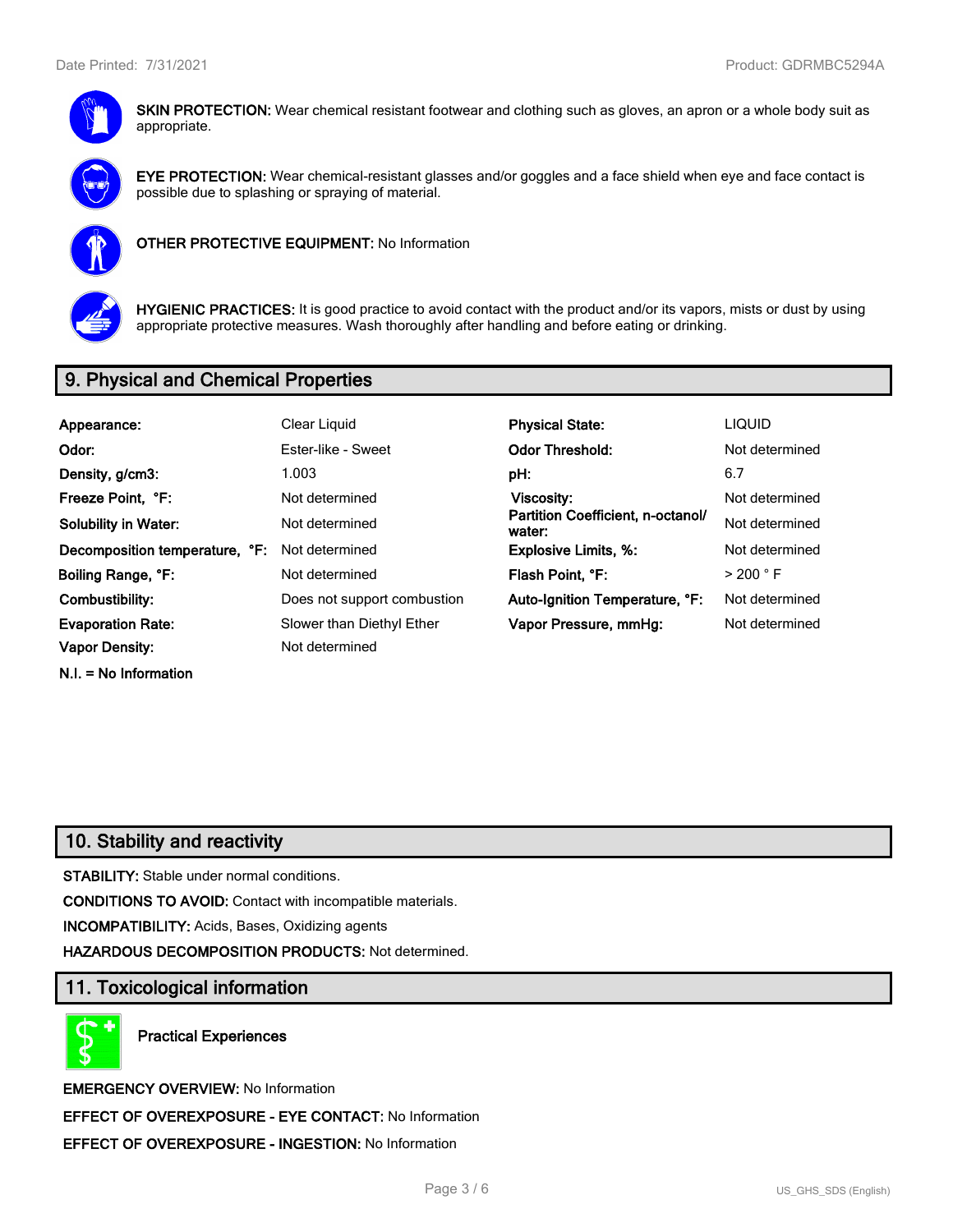#### **EFFECT OF OVEREXPOSURE - INHALATION:** No Information

#### **EFFECT OF OVEREXPOSURE - SKIN CONTACT:** No Information

**CARCINOGENICITY:** No Information

#### **PRIMARY ROUTE(S) OF ENTRY:**

#### **Acute Toxicity Values**

**The acute effects of this product have not been tested. Data on individual components are tabulated below**

| CAS-No. | <b>Chemical Name</b> | Oral LD50      | Dermal LD50  | Vapor LC50     |
|---------|----------------------|----------------|--------------|----------------|
| 64-17-5 | ethanol              | 7060 mg/kg Rat | 15,800 mg/kg | 124.7 mg/L Rat |

#### **N.I. = No Information**

## **12. Ecological information**

**ECOLOGICAL INFORMATION:** Ecological evaluation of this material has not been performed; however, do not allow the product to be released to the environment without governmental approval/permits.

## **13. Disposal Information**



**Product**

**DISPOSAL METHOD:** Waste from this material may be a listed and/or characteristic hazardous waste. Dispose of material, contaminated absorbent, container and unused contents in accordance with local, state, and federal regulations.

**STEPS TO BE TAKEN IN CASE MATERIAL IS RELEASED OR SPILLED:** Follow personal protective equipment recommendations found in Section VIII. Personal protective equipment needs must be evaluated based on information provided on this sheet and the special circumstances created by the spill including; the material spilled, the quantity of the spill, the area in which the spill occurred, and the training and the expertise of employees in the area responding to the spill. Do not allow the spilled product to enter public drainage system or open waterways.

## **14. Transport Information**

**SPECIAL TRANSPORT PRECAUTIONS:** No Information

**DOT:** NOT RESTRICTED

**IATA:** NOT RESTRICTED

**IMDG:** NOT RESTRICTED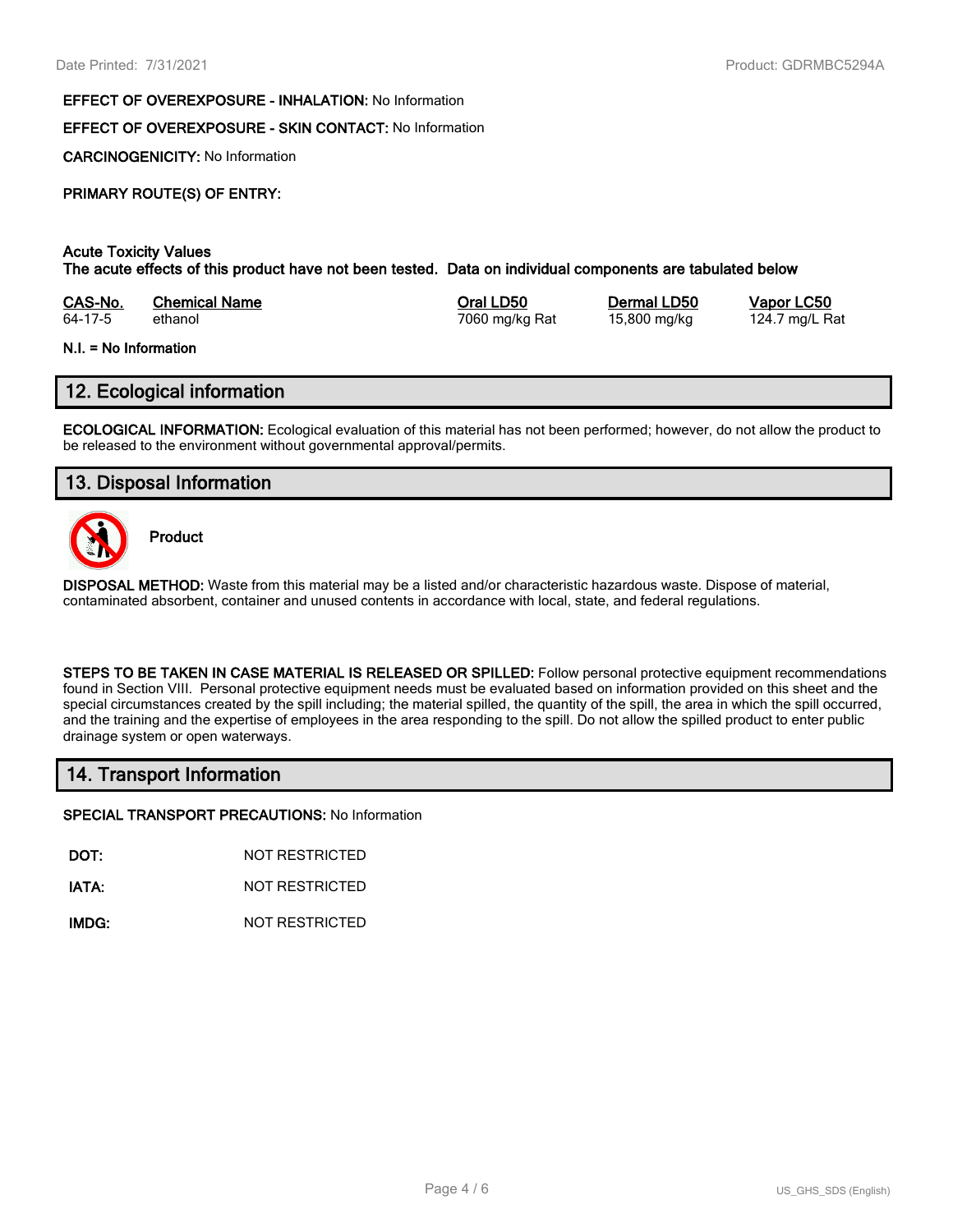## **15. Regulatory Information**

## **U.S. Federal Regulations:**

#### **CERCLA - SARA Hazard Category**

This product has been reviewed according to the EPA 'Hazard Categories' promulgated under Sections 311 and 312 of the Superfund Amendment and Reauthorization Act of 1986 (SARA Title III) and is considered, under applicable definitions, to meet the following categories:

None Known

#### **SARA SECTION 313**

This product contains the following substances subject to the reporting requirements of Section 313 of Title III of the Superfund Amendment and Reauthorization Act of 1986 and 40 CFR part 372:

No Sara 313 components exist in this product.

#### **TOXIC SUBSTANCES CONTROL ACT**

This product contains the following chemical substances subject to the reporting requirements of TSCA 12(B) if exported from the United States:

No TSCA components exist in this product.

## **U.S. State Regulations:**

#### **CALIFORNIA PROPOSITION 65**

WARNING: Cancer and Reproductive Harm - www.P65Warnings.ca.gov.

Propylene Oxide, Cancer, 0% Methanol, Reproductive Harm, 0%

## **16. Other Information**

| <b>Revision Date:</b> |                                                                                                                            | 7/21/2021     | <b>Supersedes Date:</b>      |                    |  | 2/9/2021                    |  |
|-----------------------|----------------------------------------------------------------------------------------------------------------------------|---------------|------------------------------|--------------------|--|-----------------------------|--|
|                       | Reason for revision:<br>Substance and/or Product Properties Changed in Section(s):<br>09 - Physical & Chemical Information |               |                              |                    |  |                             |  |
|                       | Datasheet produced by:                                                                                                     |               | <b>Regulatory Department</b> |                    |  |                             |  |
| <b>HMIS Ratings:</b>  |                                                                                                                            |               |                              |                    |  |                             |  |
| Health:               |                                                                                                                            | Flammability: |                              | <b>Reactivity:</b> |  | <b>Personal Protection:</b> |  |
|                       |                                                                                                                            |               |                              |                    |  |                             |  |

**Volatile Organic Compounds, gr/ltr:** 129

**Text for GHS Hazard Statements shown in Section 3 describing each ingredient:**

H225 Highly flammable liquid and vapour.

**Icons for GHS Pictograms shown in Section 3 describing each ingredient:**